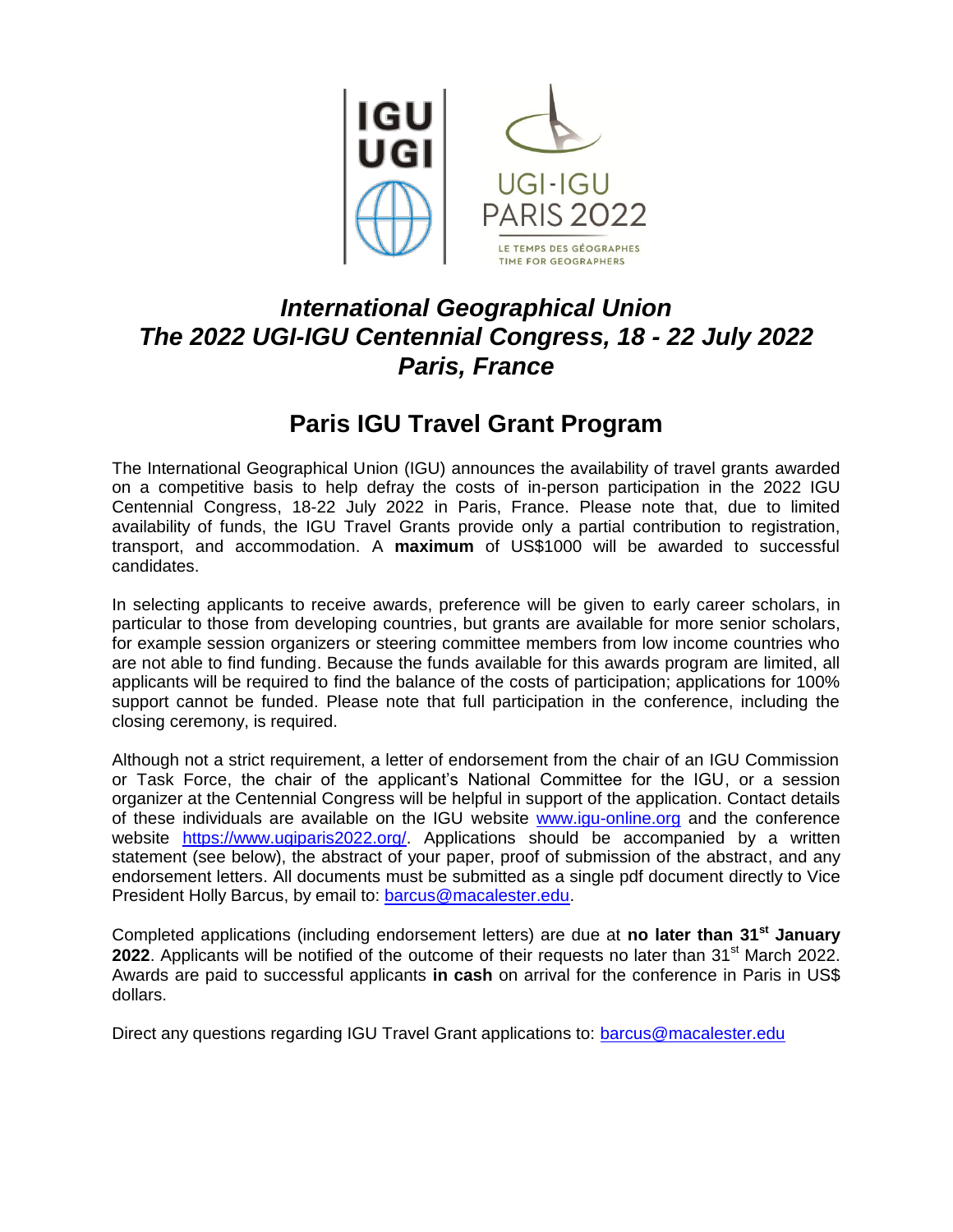

## **Paris 2022 Travel Grant Application**

(Please *print* clearly)

Individual submitting this application

|                                       | Nationality___________________________Gender ___________________________________ |
|---------------------------------------|----------------------------------------------------------------------------------|
|                                       |                                                                                  |
|                                       |                                                                                  |
|                                       |                                                                                  |
| E-mail_______________________         |                                                                                  |
| <b>Current Position and Employer:</b> |                                                                                  |
|                                       |                                                                                  |
|                                       | Highest Academic Qualification Earned ________________Year obtained_____________ |
|                                       |                                                                                  |
|                                       |                                                                                  |
|                                       |                                                                                  |
|                                       | E-mail ________________________                                                  |